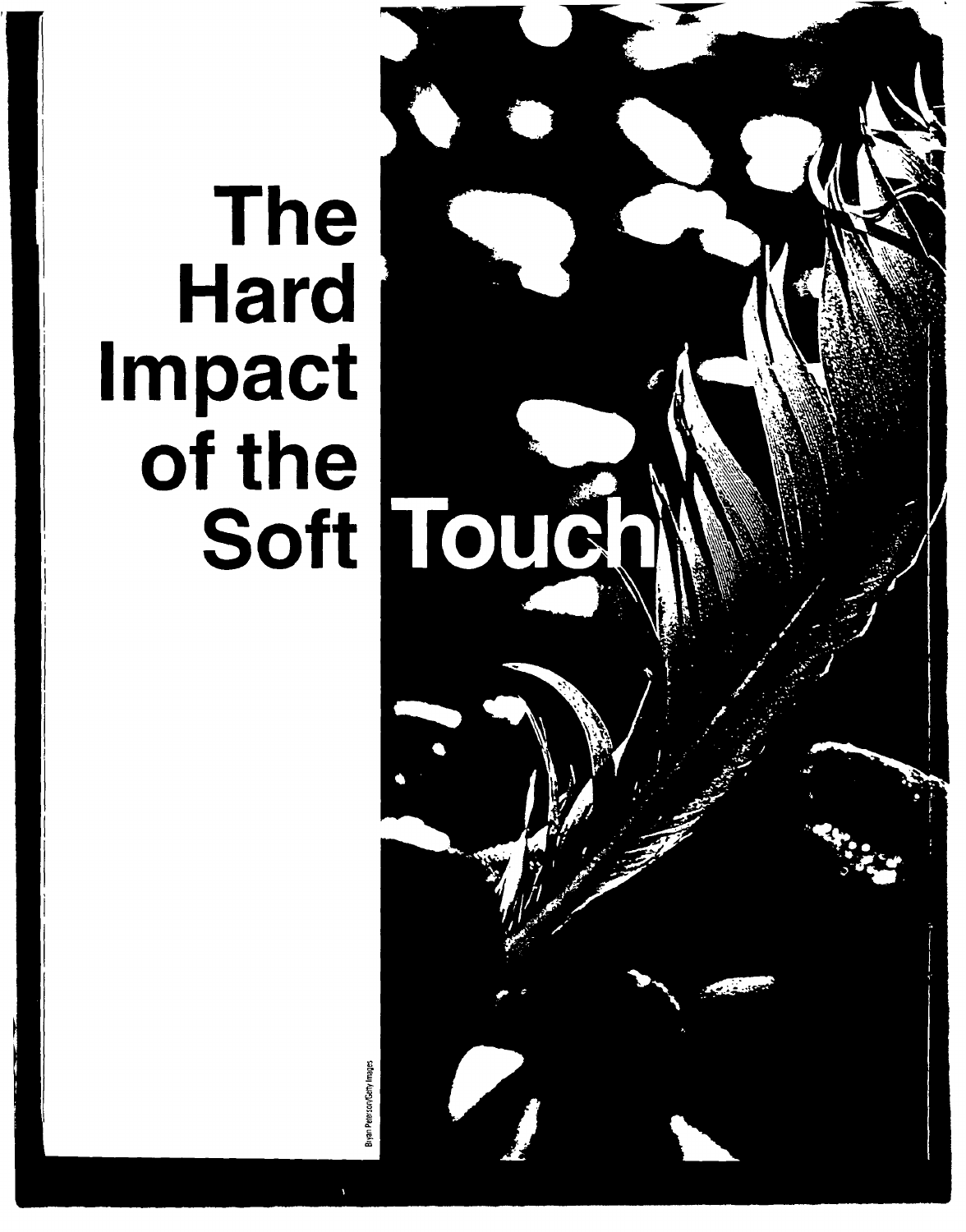

# **By Marco Vriens and Curtis Frazier**

**C onjoint analysis is probably the most popular tool in marketing research today for assessing and quantifying consumer preferences and choices. The conjoint approach can be used for <sup>a</sup> variety of marketing problems including product optimization, product line opti mization, market segmentation, and pricing. Usually market simulations are performed to facilitate decision making based on the conjoint results. Recent developments have expanded the set of problems that can be tackled with conjoint analy sis. For example, discrete choice modeling has made it possi ble to study trade-offs when different product categories are involved, latent class methods and hierarchical Bayes (HB) methods have increased the ability to identify market seg ments, and the development of efficient experimental design has increased the number of attributes and levels that can be dealt with in <sup>a</sup> conjoint study. One problem, however, has remained rather elusive: the integration of soft brand posi tioning attributes in <sup>a</sup> conjoint framework that aims to pre dict hard consumer choices.**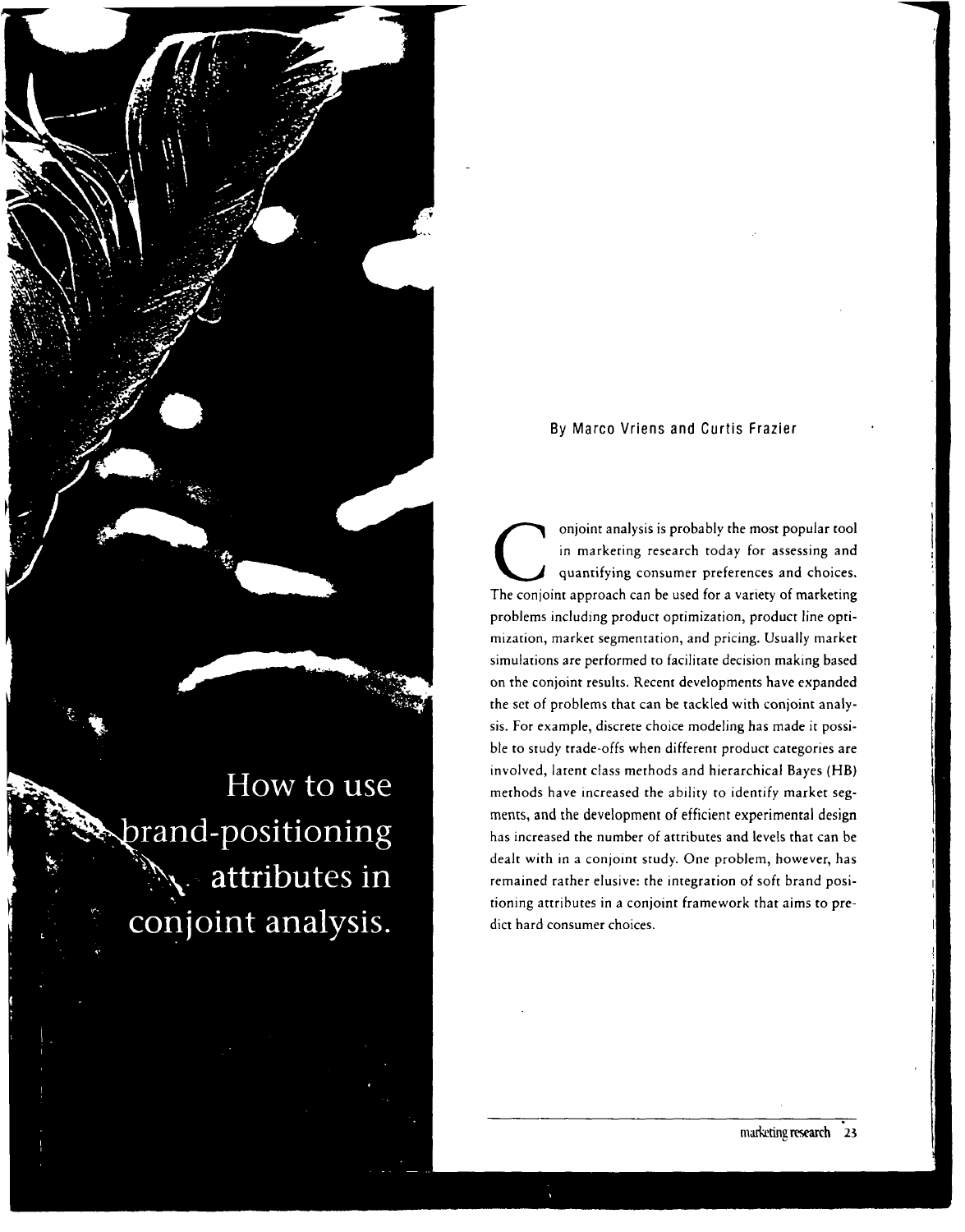# **Executive Summar~**

**Brand-positioning attributes play an important role in con sumer choice behavior, but cant be included in a conjoint study directly because its difficult to define such attributes in terms of concrete attribute levels. Consumers may already have perceptions of how brands perform on such positioning dimensions, which makes it difficult for them to engage in <sup>a</sup> task where they need to ignore their own perceptions. This arti cle describes a practical approach to tackling this problem.**

**An important attribute in consumer trade-offs is brand. A typical conjoint study will include <sup>a</sup> series of alternatives that are defined on <sup>a</sup> number of concrete attributes and price. From such <sup>a</sup> design we can assess the value (utility) of the included brand names. Hence, conjoint can be used to measure brand equity. Concrete attributes are often the basis for product modification or optimization, while more abstract attributes are often the basis for brand positioning. However, including more abstract brand-positioning attributes in <sup>a</sup> conjoint study so they can become part of predicting preference shares of hypothetical market situations has been more complicated and hasnt been typically pursued.**

In many product categories it's difficult to position a brand **and maintain <sup>a</sup> strategic advantage based on concrete attributes alone. Any customer-perceived advantage thats the result of specific concrete attributes can often be copied fairly easily or imitated by the competition unless <sup>a</sup> patent exists to prevent this. Brand-positioning attributes are much better suited for creating <sup>a</sup> sustainable advantage, and they play an important role in consumer choice behavior.**

**We encounter brand-positioning attributes in consumer markets. For example, when considering <sup>a</sup> car purchase, con crete attributes like price, power of the engine, extras, trunk volume, warranty, and design will have an impact on con sumers choices, but perceptions of the brand in terms of reli ability, safety, sporty, or luxurious will also play <sup>a</sup> role. We also encounter brand-positioning attributes in many business-to-business technology markets for products such as servers, enterprise software, and storage solutions. For exam ple, for buyers of business/enterprise software, concrete attributes like price, total cost of ownership, and licensing terms will play a role, but so will brand-related attributes such as This is <sup>a</sup> brand that knows me, This is <sup>a</sup> pro-active brand, and This is <sup>a</sup> brand that is innovative. Concrete attributes can be evaluated in the choice situation, be it in <sup>a</sup> hypothetical choice situation in <sup>a</sup> survey or in <sup>a</sup> real-life choice situation in <sup>a</sup> store comparing alternatives. Brand-positioning (abstract) attributes are more likely to be retrieved from mem ory. Prior to the choice situation, <sup>a</sup> consumer may have been exposed to brand-attribute information because they used the brand, heard about it from others, or saw it in advertising.**

**Hence, there are three reasons why brand-positioning attributes cant be included in <sup>a</sup> conjoint study directly and why the integration of brand positioning attributes in conjoint analysis is problematic:**

**1. Its difficult to define such attributes (or perceptual dimensions) in terms of concrete attribute levels, which is needed in order to design the con joint experiments.**

**2. Consumers may already have perceptions of how the various brands perform on such positioning dimensions as <sup>a</sup> result of previous exposures. This makes it difficult for them to engage in <sup>a</sup> conjoint task where they need to ignore their own perceptions.**

**3. Often, by including both concrete and more abstract attributes the sheer number of attributes becomes <sup>a</sup> problem in itself. The conjoint task would become prohibitively difficult or fatiguing.**

**These factors have prevented the conjoint approach from being fully leveraged for the purposes of brand equity and brand-positioning research. As <sup>a</sup> result, the research literature has developed <sup>a</sup> separate class of techniques to deal with brand-positioning attributes such as multidimensional scaling or tree structure analysis. However, such methods dont allow the researcher to understand the joint impact of changes in both concrete attributes and brand-positioning dimensions upon consumer brand choices. For their impact to become clear, brand-positioning attributes need to be <sup>a</sup> part of <sup>a</sup> trade off methodology.**

**A 1993 paper by Swait and colleagues demonstrated that discrete choice conjoint is <sup>a</sup> powerful method for measuring brand equity in terms of what consumers are willing to pay extra for <sup>a</sup> brand relative to competing brands. In 1994, Park and Srinivasan discussed how <sup>a</sup> self-explicated approach could be used to measure brand equity and to understand the sources of brand equity using attribute-based and nonattribute-based sources. Neither paper, however, discusses how to assess the impact of changes in performance on soft attributes or hard measures such as preference and choice. We have discovered <sup>a</sup> practical approach to dealing with the issue that has worked very well in practice.**

### **Taking the Steps -**

**Our approach is conceptually shown in Exhibit <sup>I</sup> and involves the following steps:**

**First, identify the key decision attributes that can be defined concretely (e.g., brand, price). Using this set of concrete attributes, <sup>a</sup> conjoint experiment is designed to derive individ ual-level brand utilities. In its simplest form, we could design <sup>a</sup> brand-price trade-off exercise. A more complicated design, involving more attributes, can be used so long as it includes brand name. Key here is that the data must be analyzed in such <sup>a</sup> way as to achieve individual-level brand utilities. When <sup>a</sup> traditional ratings-based conjoint is used, its easy to esti mate directly at the individual level. When <sup>a</sup> choice-based con joint is used, we need to apply HB techniques to obtain the required individual-level utilities.**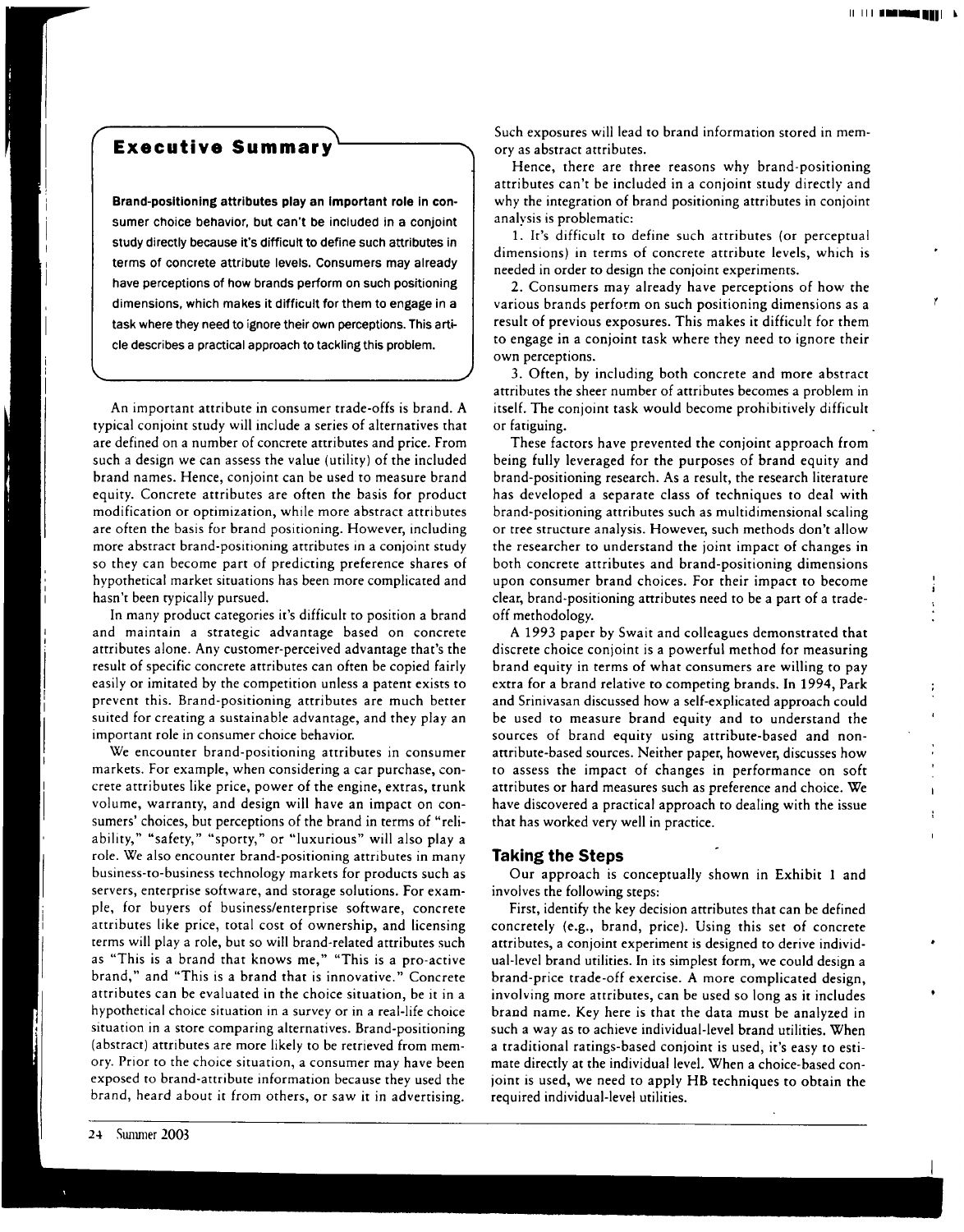

**Exhibit <sup>1</sup> Brand-positioning conjoint**

**Second, identify the attributes that are potentially impor tant for positioning the brands and that are expected to play <sup>a</sup> role in consumer decision making. The respondents evaluate all potentially relevant brands on these more abstract dimen sions.**

**Third, use the individual-level brand utilities as the depen dent variable in <sup>a</sup> linear or non-linear regression model with the performance perceptions of the abstract brand-positioning attributes as independent variables. Essentially, the brand utili ties become <sup>a</sup> dependent variable and are modeled as <sup>a</sup> func tion of brand-positioning attributes. By asking respondents to evaluate each of the brands tested in the conjoint on <sup>a</sup> series of brand performance questions, we can construct <sup>a</sup> common key drivers model. The difference from <sup>a</sup> standard key drivers model is that, rather than modeling overall brand value from <sup>a</sup> stated brand preference/value question, we are modeling derived brand value from the conjoint stage. The conjoint analysis and regression analysis can be executed simultane ously by specifying an HB model where the brand parameters are <sup>a</sup> function of the brand-positioning perceptions and where <sup>a</sup> normal distribution is assumed for the non-brand conjoint parameters.**

**Fourth, use the relative regression weights to calculate pseudo-utilities for the different levels of the brand positioning attributes. For example, if <sup>a</sup> 5-point rating scale was used to evaluate the brands, we would assign utility values to the five levels of the rating scale. Finally, utilize the comprehensive consumer choice model to build <sup>a</sup> simulator that allows the manager to evaluate different scenarios, including those that involve anticipated or planned changes in the brand-position ing perceptions.**

## **Put It to the Test**

**We have tested this approach in <sup>a</sup> variety of situations including consumer and B2B markets and on hardware and software technology products. Our illustration is derived from <sup>a</sup> recent study where respondents did <sup>a</sup> Web-based interview that included 14 discrete choice tasks presented in random order. In each of these tasks, respondents were shown profiles** **defined on onl~ brand and price. Respondents were asked which, if any, of the options shown they would actually pur chase. The none of these option is important because it allows estimation of the minimum requirements for <sup>a</sup> product to become considered. The conjoint exercise was followed by <sup>a</sup> series of brand-positioning and relationship attributes. Respondents were asked familiarity with each of the brands tested in the conjoint. For brands with sufficient familiarity, they were asked to indicate how they perceived the brands on these soft-touch attributes. These attributes included questions about brand reliability and performance as well as less tangi ble attributes, such as a brand <sup>I</sup> trust. The full list of brand positioning attributes is presented in Exhibit 2.**

**The analyses comprised three stages. In the first stage the conjoint choice data are analyzed using HB methods. This methodology enables us to obtain unique conjoint utilities for each respondent in our sample. These unique utilities are what allow us to estimate the second piece of our model. In the sec ond stage we first need to merge the brand utilities back into the survey data. At this point the analysis can take two differ ent directions. Stage two can be done either at the market level or can be brand-specific. Analysis at the market level means we estimate the relationships between brand-positioning per ceptions and brand utilities across all brands. In other words, we assume the importance of brand-positioning attributes is the same for all brands. The model for this data format would specify that brand utility is <sup>a</sup> function of brand-positioning attributes such as trust, performance, or reliability.**

## **Example Results Based on Studies of Three Products in B2B and Consumer Spaces (Six Studies Total)**

| attributes such as "trust," "performance," or "reliability."<br>The alternative strategy is analysis at the brand level. There<br>is no need for stacking the data because the individual is the |                                |     |
|--------------------------------------------------------------------------------------------------------------------------------------------------------------------------------------------------|--------------------------------|-----|
| <b>Exhibit 2</b> Importance of brand-positioning attributes                                                                                                                                      |                                |     |
| <b>Example Results Based on Studies of Three Products in</b><br><b>B2B and Consumer Spaces (Six Studies Total)</b>                                                                               |                                |     |
| Brand -<br>Positioning<br><b>Attributes</b>                                                                                                                                                      | Minimum<br>Importance<br>Found |     |
| <b>Brand</b>                                                                                                                                                                                     | 29%                            | 58% |
| Reliability                                                                                                                                                                                      | 4%                             | 12% |
| Performance                                                                                                                                                                                      | 1%                             | 11% |
| Service and support                                                                                                                                                                              | 6%                             | 14% |
| Value for the price                                                                                                                                                                              | 5%                             | 15% |
| Products with latest technology                                                                                                                                                                  | 0%                             | 14% |
| Is a market leader                                                                                                                                                                               | 10%                            | 19% |
| Product meets my needs                                                                                                                                                                           | 8%                             | 38% |
| Is a brand that I trust                                                                                                                                                                          | 9%                             | 16% |
| Stable, long-term player                                                                                                                                                                         | 9%                             | 19% |
| Easy to use                                                                                                                                                                                      | 3%                             | 11% |
| Appealing design/style                                                                                                                                                                           | 3%                             | 14% |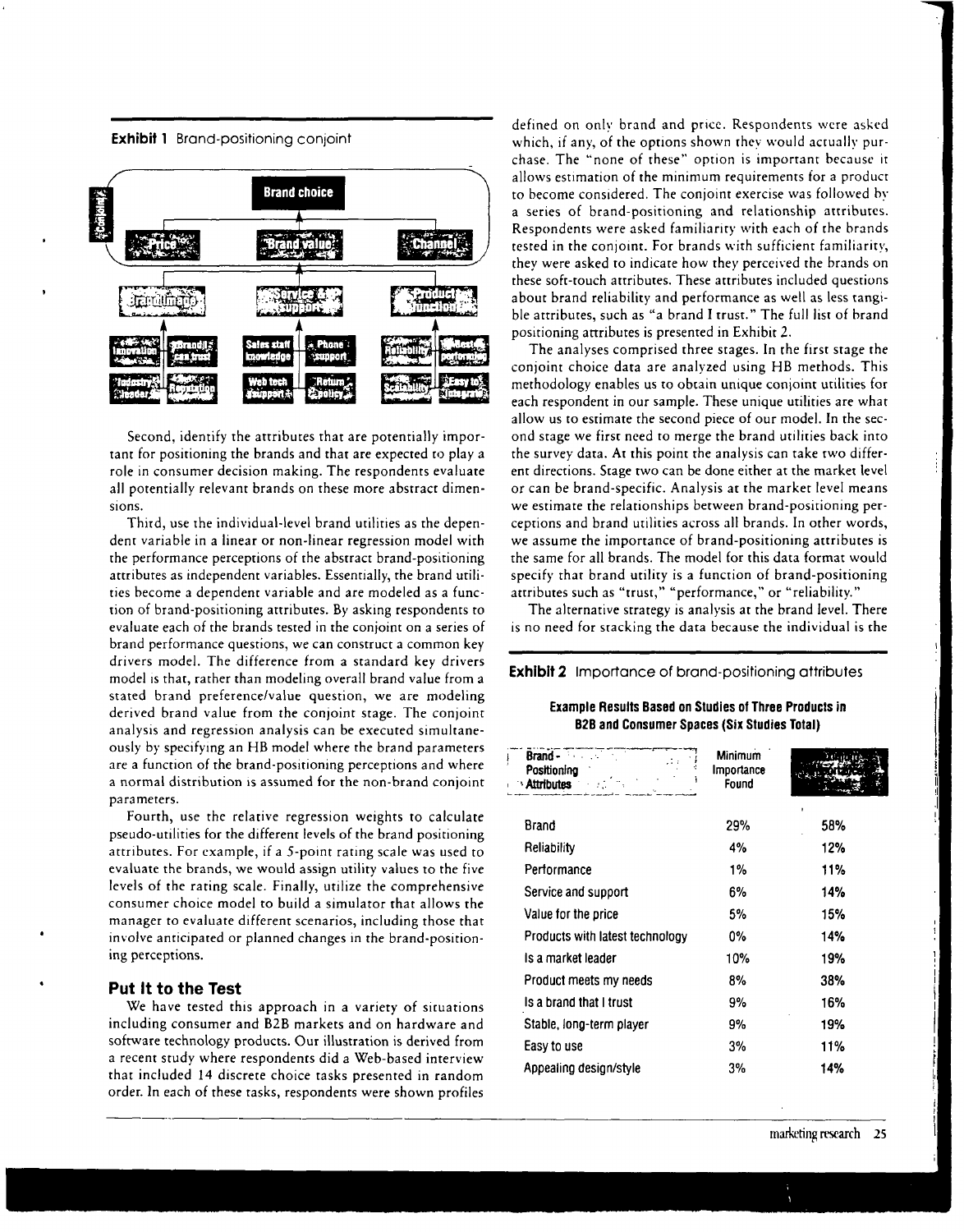

**appropriate level of analysis. Rather than <sup>a</sup> single equation that applies equally well to each brand, we create unique equa nons for each brand. Hence the brand utility for brand <sup>I</sup> is modeled as <sup>a</sup> function of brand-positioning attributes or the brand utility of brand <sup>2</sup> is modeled this way.**

**Analysis at the market level has several advantages. The most important of these involve sample size and reporting. In terms of sample size, the stacking process essentially replicates the data SO chat our final regression analysis has <sup>k</sup> <sup>x</sup> N cases, where <sup>k</sup> equals our number of brands and N equals our num ber of respondents. Analysis at the market level also has the advantage of being easier to report/interpret. Rather than hav ing attributes with differential importances, depending on which brand is being discussed, the analysis at the market level illustrates the importance across brands.**

**Although analyzed using <sup>a</sup> smaller effective base size, anal ysis at the brand level has some important advantages.** Foremost among these is that it doesn't impose the assumption **that the equations are equal across brands. This assumprion, while valid in some markets, is tenuous, at best, in others. For example, the utility of Apple/Macintosh may be driven more by the fact that it fulfills <sup>a</sup> need or is compatible with other systems, whereas the utility of Gateway may be more driven by reliability or performance. Alternatively, the brand equity of smaller brands might be driven largely by awareness and familiarity, while larger brands may be driven by brand image.**

**In the third stage of the analysis we integrate the results from the first two stages. The basic process for model integra tion has already been discussed, using conjoint results as inputs into the hierarchical regression models. In this stage we**

**rescale the regression coefficients to the same scale as the con joint utilities. The process of rescaling is relatively simple. - Attribute importances for the conjoint stage are calculated in the standard way. The importances in the regression stage are calculated in the standard way, except theyre scaled to sum up to equal the adjusted R2. Once the model integration is com plete we have <sup>a</sup> set of (pseudo) utilities that can he used as input for an integrated decision support tool. We note that the brand-positioning perceptions dont predict brand utility com pletely (i.e., the regression equation has an explained variance of less than 100%). We have found that the predictive power can range from high (e.g., more than 80% explained variance) to low (e.g., 20% explained variance). (See Exhibit 3.)**

**Decision support tools are fairly common in conjoint stud ies because they enhance and facilitate how the product/mar ket managers can study and work with the results. An example of how <sup>a</sup> simulator tool looks when brand-positioning attributes are included is shown in Exhibit 4. However, allow ing the user of the tool to manipulate not only the tangible product features, hut also brand positioning and relationship attributes, creates <sup>a</sup> more complete marketing picture. As the user manipulates the brand-positioning attributes, these changes are adding, or subtracting, value from the utility for the brand(s). This rescored brand utility value is then used in the share of preference calculations.**

**We have applied our approach in both consumer and B2B markets. We cant present the results of individual studies because of their proprietary nature. However, Exhibit 2 illus trates the ranges weve found for the relative importance esti mates of <sup>a</sup> series of commonly used brand-positioning attributes.**

**The technique described here extends conjoint analysis by allowing for <sup>a</sup> second set of research questions to be asked. Through conjoint, we know the answers to questions like What do respondents want? The technique described here allows answers to questions like Why do they prefer it? and What can we do to make the brand more attractive?**

**Our approach is useful for assessing the impact of softer attributes and can be used when <sup>a</sup> large number of attributes exists that cant all be included in the trade-off exercise. It can be extended in several useful ways. First, variables other than brand could be used to make the integration between conjoint and non-conjoint variables. In our illustration we used brand as <sup>a</sup> variable that connects the two stages, hut we also used channel (retail vs. Web), technology type (CD vs. DVD vs. tape), and other attributes as <sup>a</sup> link between conjoint and nonconjoint attributes. Second, we only have one non-conjoint level in our illustration (using simple OLS). This model sim plicity does nor have to be the case. The second stage can be <sup>a</sup> set of hierarchical regressions in which brand attributes are regressed on attribute subcomponents. (This is actually the sit uation shown in Exhibit 1.)**

**For example, brand equity may be <sup>a</sup> function of service and image, while service is modeled as <sup>a</sup> function of Web tech sup port and phone tech support. By creating this hierarchical model, the results of the second stage move toward being more actionable. The second stage could also entail <sup>a</sup> factor analysis** **J**